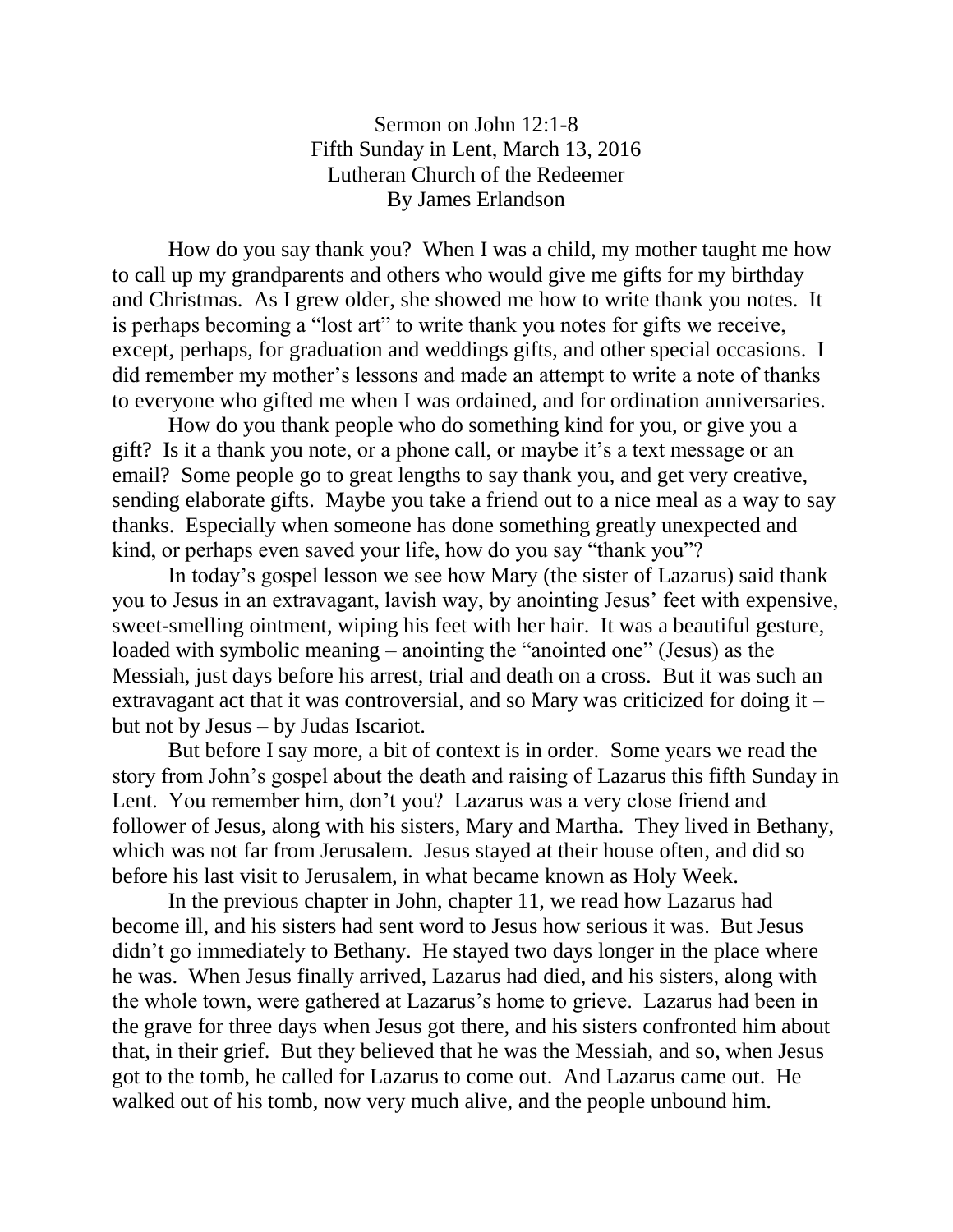Of course, Lazarus's sisters were overcome with joy and amazement, and news spread throughout the town and to the other villages in the countryside. Many now believed that Jesus was the Messiah. But when the Pharisees and chief priests heard about what Jesus had done, they were worried that such signs would excite the people and force the Roman army to come and destroy them all. So they started looking for Jesus, so that they could arrest him and plotted his death. They also were looking for Lazarus. They wanted to kill him, too. They wondered if Jesus would dare come to Jerusalem, to celebrate the Passover festival?

This is how our story begins today, six days before the Passover, when Jesus came to Bethany to visit the home of Lazarus. Mary and Martha cooked a big thank you dinner for him – Martha served it (of course), and Lazarus was one of those reclining at the table with Jesus to eat and talk. John tells how Mary took a jar of very precious ointment, which would have cost her 300 denarii, a whole year's wages, and anointed Jesus' feet with this costly perfume. She even wiped his feet with her hair – can you imagine that?! The sweet aroma filled the whole house. It was a beautiful gesture, which in hindsight, is seen by many as having anointed Jesus in preparation for his death and burial, in the coming week. But perhaps it was her way of saying "thank you" to Jesus, for bringing her brother Lazarus back from the dead – a poignant thanks given to someone she worshiped as the Son of God, and loved like her own brother.

Judas Iscariot didn't see it that way. He looked at the way this woman rubbed Jesus' feet – *with her hair!* – and must have been offended in so many different ways. A woman touching Jesus? It just wasn't done! But all he said was "Why was this perfume not sold for 300 denarii and given to the poor instead?" (In other words, what a waste of good perfume – anointing Jesus' feet!) Judas had totally misinterpreted Mary's act of love, her precious gift, and turned it into an accusation of wasteful excess – when it could have been used in a more practical way. John writes in parentheses: *not that Judas cared about the poor – because he was a thief, who kept the common purse and used to steal what was put into it.*

So what did Jesus say to all this? He said, *"Leave her alone. She bought it so that she might keep it for the day of my burial. You always have the poor with you, but you do not always have me."*

Now, this phrase has often been misinterpreted and misused by Christians, turning it into a statement saying that the poor don't matter so much, or that it is always better to use our resources to worship and honor God than to help those who find themselves in poverty. It's taken by many to be justification to forget about the poor entirely, "because they will always be around", so they get knocked way down on the list of priorities (even off the list entirely). Which is precisely NOT what Jesus is saying!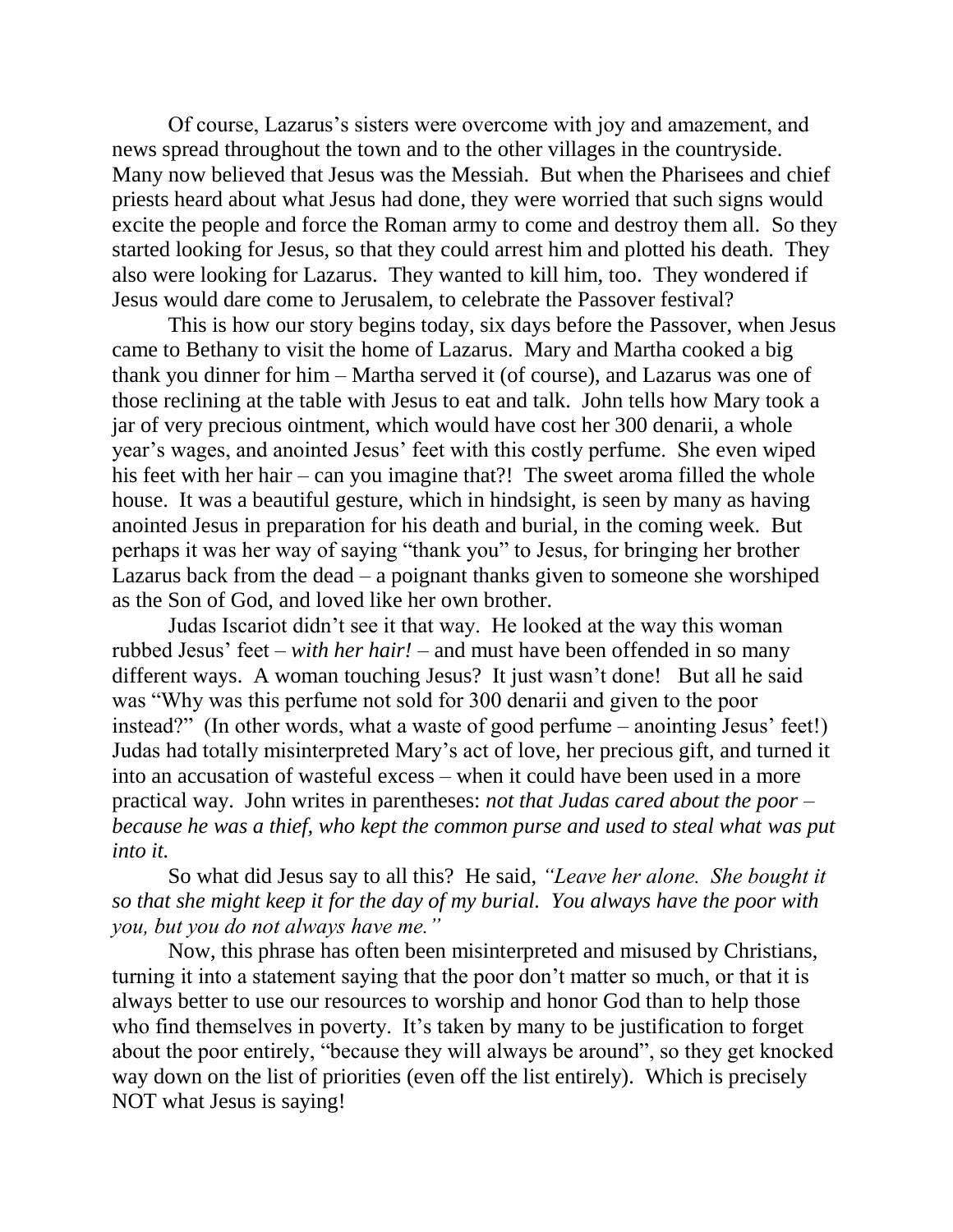Jesus is simply speaking two truths: first, *you will always have people who are poor among you.* This is true – because of the greed and sin of the world, some will have great wealth – billions - meaning that many will become poor as a result. This will always be so – because of our sin of neglect and lack of compassion or justice. There will always be sin, so there will always be injustice, inequity, and poverty – which means many people will unfortunately be poor. Always. This does NOT mean that the poor are not worth considering!

The second truth that Jesus speaks is this: *you will not always have me.* Which is also true. Jesus was about to die. As a human being, he was going to die, and because of the fear and betrayal of many (including one of his own disciples), he would die within the week. So anointing him for burial was appropriate – Mary would anoint him again in death. But because he was also the Son of God, he would rise again. But nobody knew this, so no one understood fully what he meant. It wouldn't become clear until much later, when his disciples looked back, and remembered what had happened, and what Jesus had said, on so many occasions.

So, what do we take from this passage, which took place just before Jesus was arrested and crucified? For one thing, we are coming to that time of year when we focus our attention on the events that led to Jesus' betrayal, arrest, and trial, and ultimately, his death on a cross. We reflect on the compassion he had for his followers from his people, but especially for the many who were considered outcasts, or "second-class" – such as women, Gentiles, lepers, foreigners, sinners, the poor and the sick. He washed the feet of his disciples, he healed the sick, forgave sinners, ate with outcasts and sinners and at the homes of wealthy Pharisees, fed the hungry, and even raised the dead – out of his unsurpassed compassion and love. And he calls you and me to do the same – to love one another, and our neighbors – even our enemies – just as he has loved us! So we reflect on the great compassion God has shown for you and me through the life and death of Jesus, God's dear beloved Son. We give thanks to God for this great love that we have been shown, which gives you and me a second chance, a new life! There are so many ways that you and I can express this thanks to our Lord: we can give thanks through worship, as we sing God's praises and teach our children how to praise; we can take care of this church building and make it a place of beauty  $-a$ sacred space for worship and prayer; we can give thanks by loving others in word and deed, feeding those who are hungry, offering shelter for those without homes; we can give thanks by doing the work of proclaiming God's good news outside these doors, out there in the world, and by seeking justice and compassion for all God's children, no matter who they are, no matter how they may be treated like outcasts. For then our praise, our words and acts of love can perhaps be come like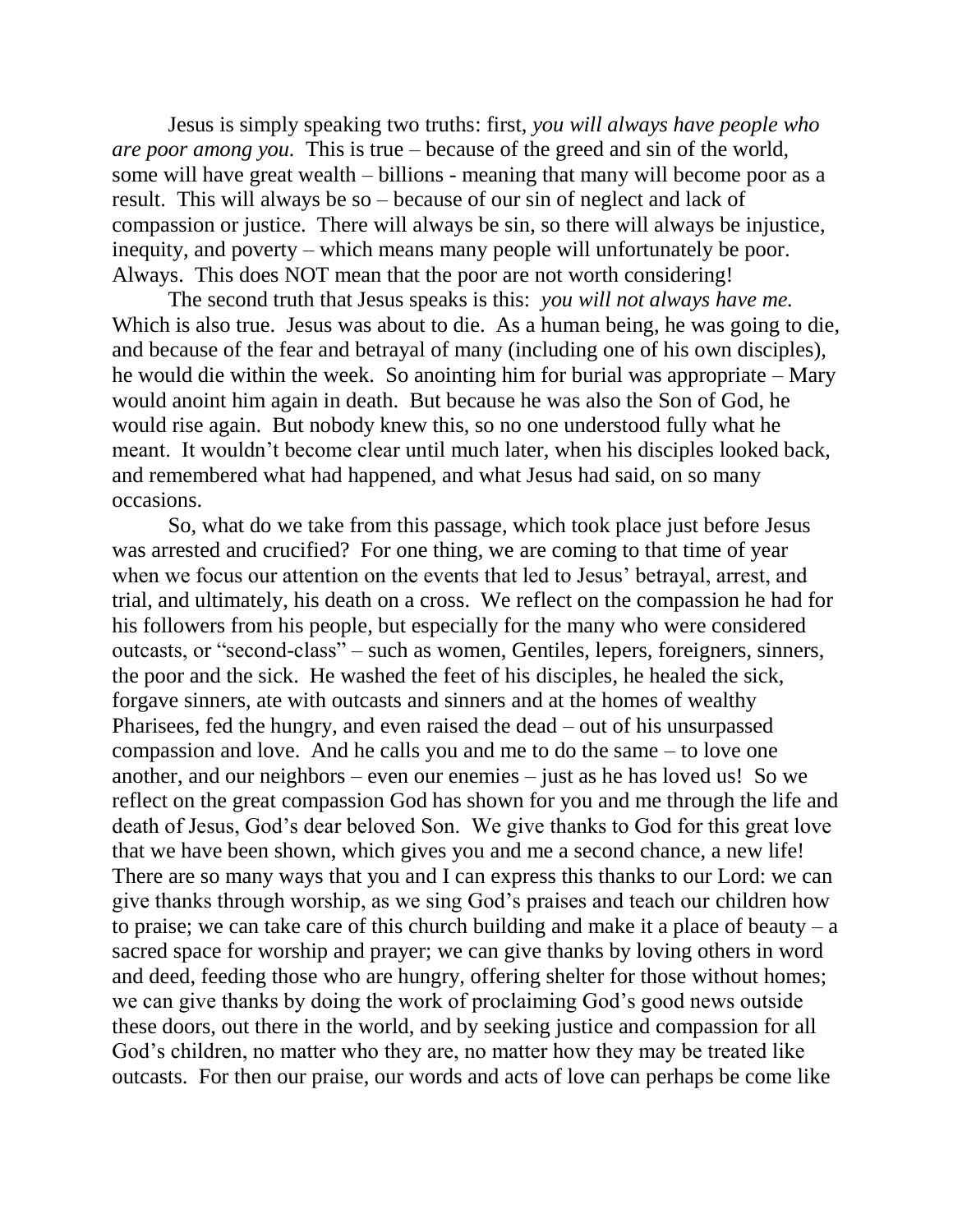that precious, sweet perfume by which Mary of Bethany anointed the feet of her savior, Jesus, who had raised her brother to life!

Second, we must be very wary about the many messages and actions that conspire to make us neglect injustice, the many inequities in laws, business practices and just plain greed, which make some people rich and too many people poor or struggling financially. We can get so used to seeing people who are homeless or poor, out in the streets, that we don't even see them anymore. Or we get angry at them for being there – instead of being angry at the people who benefit from them being poor, or at the policies and practices that have forced so many into poverty. Thankfully, we have real human beings who live with us, children, their mothers and fathers, who sleep downstairs in this church, who remind us that yes, the poor are always with us – for a month here every year, but every night throughout the year in churches, in emergency shelters, in friend's apartments on the sofa, or sleeping in their cars or walking the streets (or sometimes sleeping in our entry vestibule by the parking lot, or by other entrances where there is a little shelter from the cold or rain. They remind us that what Jesus said is true: the poor are always with us. Because we all have sinned, and fall short of God's glory.

Jesus calls you and me to respond to this truth with words and actions that help care for those who suffer, and speak up to change unjust policies into just ones – such as Paid Family Leave, a minimum living wage, medical care and paid sick and safe time – for everyone. I don't think that we want the words of Judas Iscariot to guide our philosophy around what we do for the poor, nor do we want to misunderstand Jesus, and neglect the poor just because they exist! It is becoming all too common for many people to say "there is no law or reason that says I have to care about those who are poor" – are they ignorant of what Jesus lived and taught? Some want to build more walls, deport people and separate families, and punish the poor for their poverty. Jesus' call to love your neighbor is being lost in all the rhetoric and violence. It is our responsibility, then, as Christians and as the Church, to remind the world and our neighbors what the Bible really says, and what Jesus taught and died for: to love your neighbor, feed the hungry, clothe the naked, heal the sick and release the prisoners – for this is the good news of God! Then our prayers for each other, the poor and the suffering will rise up like sweetsmelling incense to God in heaven, full of compassion and lifting us all as one!

So as the prophet Isaiah reminds us, by sharing the Word of the Lord: *"Do not remember the former things, or consider the things of old. I am about to do a new thing; now it springs forth, do you not perceive it? I will make a way in the wilderness and rivers in the desert….for I give water in the wilderness, rivers in the desert, to give drink to my chosen people, the people whom I formed for myself so that they might declare my praise." (Isaiah 43)*